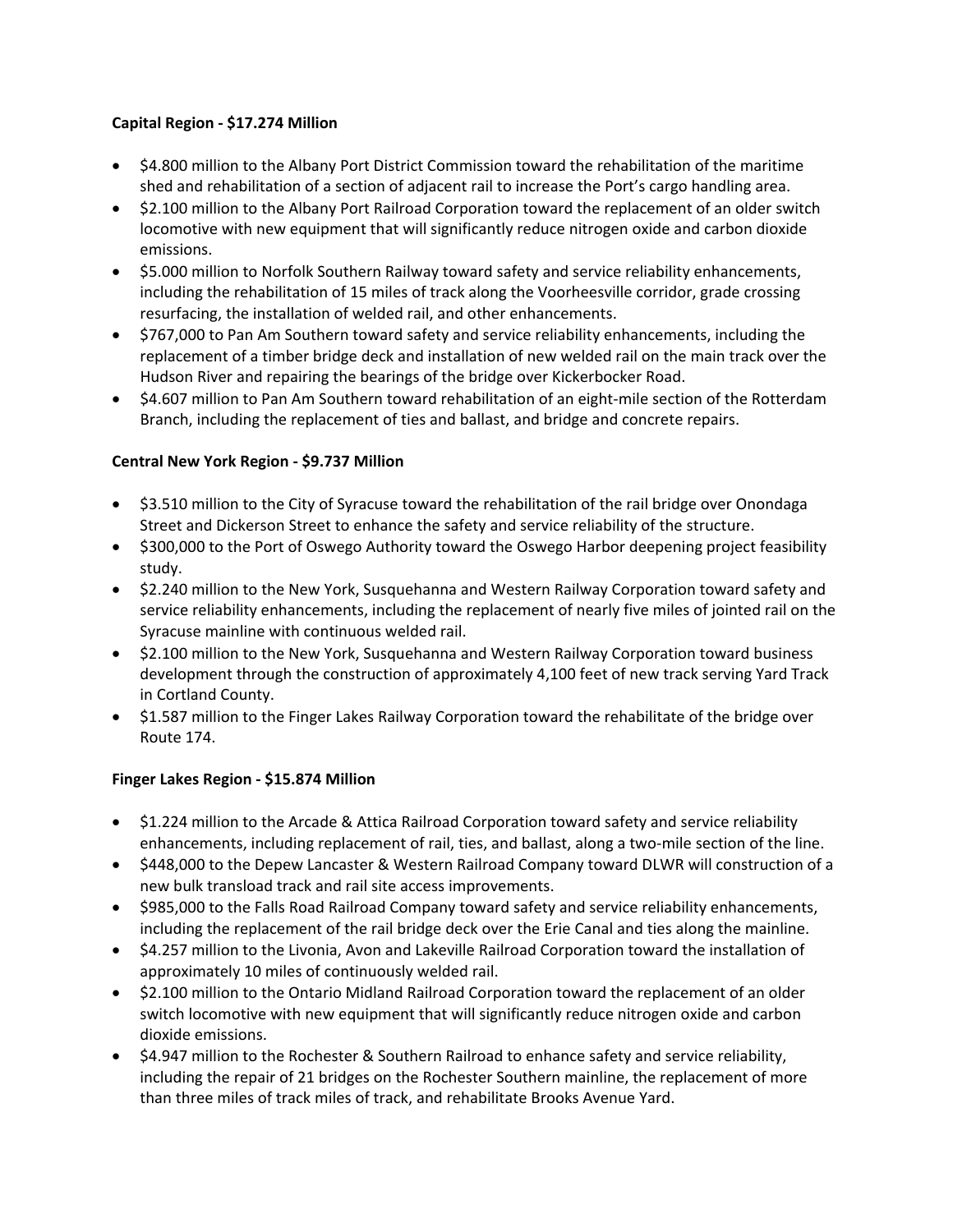- \$2.263 million to the Town of Batavia toward the construction of a new rail sidetrack will be constructed from the CSX controlled siding to enhance the shipping and receiving recyclable materials of all categories; and for other commodities of future customers served by the site.
- \$100,000 to the Ontario Midland Railroad Corporation toward resurfacing of the at-grade Wilson Road rail crossing.

### **Mid-Hudson Region - \$1.809 Million**

• \$1.809 million to the Middletown & New Jersey Railroad toward safety and service reliability enhancements, including the expansion of the Campbell Hall Yard and track rehabilitation.

### **Mohawk Valley Region - \$2.876 Million**

- \$1.028 million to the Griffiss Local Development Corporation toward enhancing service reliability by replacing ties, switch tie sets and ballasts in the Griffiss Yard and along sidings.
- \$460,000 to the Leatherstocking Railway Historical Society toward the rehabilitation and expansion of the Cooperstown & Charlotte Valley Railroad.
- \$201,000 to the Leatherstocking Railway Historical Society toward the replacement of locomotive wheels.
- \$1.187 million to the Mohawk, Adirondack & Northern Railroad Corporation toward the rehabilitation of its Utica Yard and Lyons Falls mainline tracks, including new ties, switch timbers, stone and surfacing.

### **New York City Region - \$6.072 Million**

- \$1.400 million to the New York & Atlantic Railway Company toward the construction of approximately 1,000 feet of new track on a new alignment within the exiting right-of-way.
- \$4.672 million to the Long Island Rail Road toward the rehabilitation of the Remsen Avenue Bridge to accommodate industry standard 286K-load railcars.

# **North Country Region - \$7.082 Million**

- \$1.406 million to the Clinton County Industrial Development Authority toward expansion of commodity handling capacity and construction of an additional rail spur/enhanced rail access to the facility.
- \$1.833 million to the New York & Ogdensburg Railway Company toward safety and service reliability enhancements, including the rehabilitation and upgrade of a five-mile section of the track to Class 1 standards.
- \$1.111 million to the Ogdensburg Bridge and Port Authority toward the reconstruction of the East Wharf and West Wharf tracks and repairs to Terminal Warehouse No. 2.
- \$900,000 to the St. Lawrence County Industrial Development Agency toward the rehabilitation of existing track, including replacing ties, timbers, switches, rail anchors and signals.
- \$1.832 million to the St. Lawrence County Industrial Development Agency Local Development Corporation toward safety and service reliability enhancements, including the rehabilitation of the lead track and bridge over the Oswegatchie River.